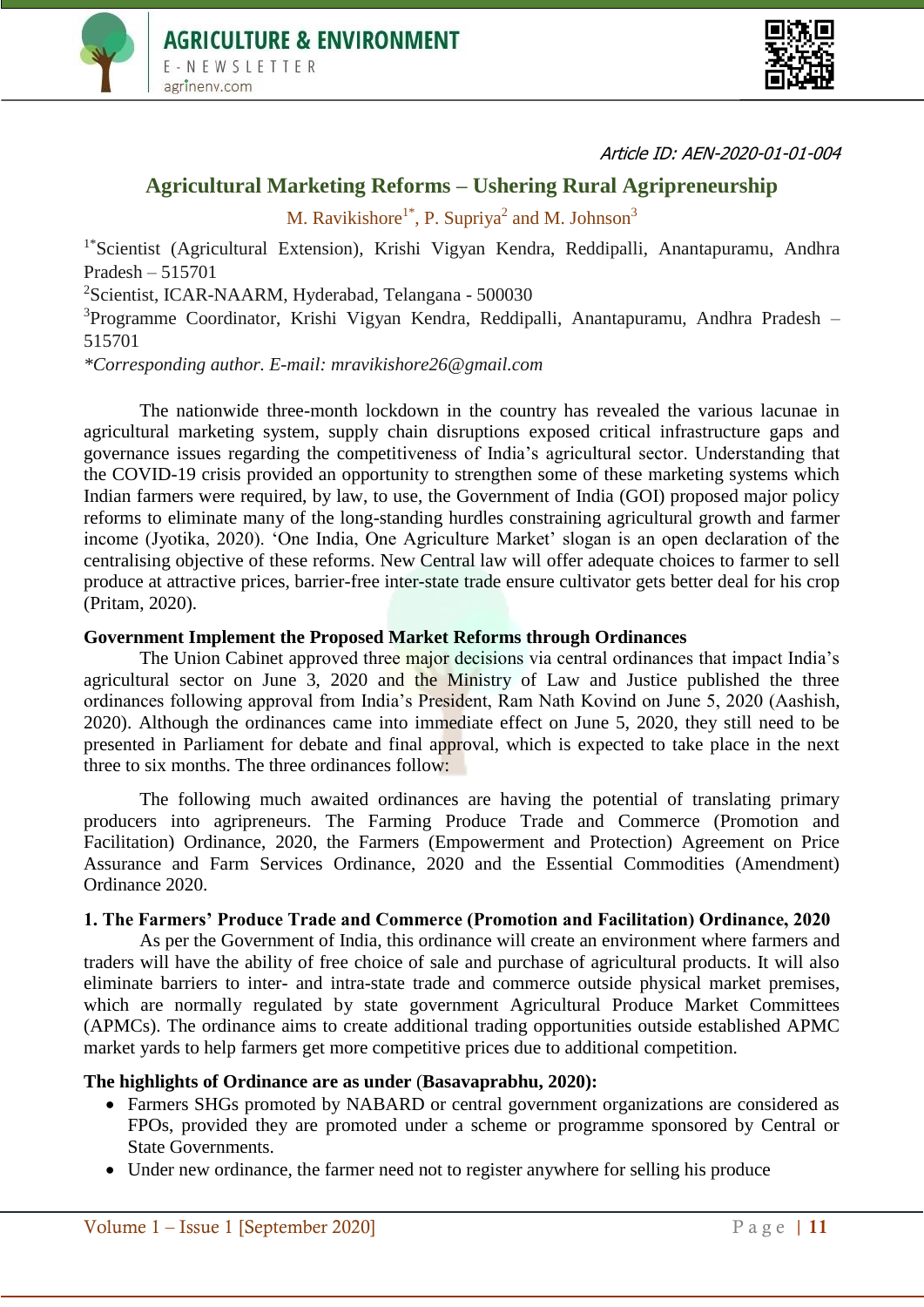

- The produce can be purchased by any trader with a PAN card can buy the farmers' produce in trade area. The trader includes processor, exporter, wholesaler, miller, and retailer.
- Benefits to farmers: The ordinance provides an opportunity to farmers and traders alike to enjoy the freedom of choices relating to sale and purchase of farmers produce. It facilitates an alternative trading channel which promotes competition and thereby remunerative prices to farmers. Reduced transport cost, no commission payment, reduced transaction cost, and access to a large number of buyers are the benefits offered to farmers.
- Benefits offered to Trader: Trader will have access to a large number of sellers, be it inter-State or intra-State. A trader can have access to prospective buyers like processor, miller, exporter, bulk buyers, retailer, and wholesalers with no fee/levy/user charge for the trade.
- FPOs/Agriculture Cooperative Society can act as a trader
- FPOs can create their own electronic platform
- No commission needs to be paid for trade and commerce of farmers' produce by farmers in the trade area
- Establishment of electronic trade and transaction platform in trade area: Any person (partnership firm, a company, a limited liability partnership, a cooperative society, a society or any association or body of association duly incorporated or recognized as a group under any ongoing programmes of the central government or state governments) other than an individual can establish, manage and operate electronic trade and transaction platform.
- Farmers, FPOs/FPCs (Farmer Producer Organisations), and Cooperative societies do not need Pan Card or any other document for trade and commerce for farmers' produce in trade area.
- NO restrictions and payment of market fee/cess/levy for entry of scheduled farmers' produce from trade area of one State to trade area of another State directly by farmers
- Point of contact in case any dispute arises in the trade area between farmer and trader: Sub Divisional Magistrate of jurisdiction for trade area of transaction.
- The place of filing a complaint in case a dispute arises between farmer and trader: the place from where farmer originates
- Farmers need not to register for inter-State trade or Intra-State trade
- Person (as mentioned above) establishing and operating an electronic trading and transaction platform shall prepare and implement the guidelines for fair trade practices such as mode of trading, fees, technical parameters including inter-operability with other platforms, logistics arrangements, quality assessment, timely payment, dissemination of guidelines in local language of the place of operation of the platform etc.
- Agriculture Marketing Adviser, Directorate of Marketing and Inspection, Govt. of India can impose penalty on person who has established and operating electronic trade and transaction platform for contravention of related provisions of Ordinance
- Sub-Divisional Authority can impose penalty which shall be not less than twenty five thousand rupees but which may extend to five lakh rupees , and where the contravention is continuing one , further penalty not exceeding five thousand rupees for each day after the first day during which the contravention continues.
- Farmers/traders can nominate relatives for representing in Conciliation Board which will look into the dispute
- The dispute settlement mechanism provided in the ordinance is to approach SDM for settlement and finally Collector/Additional Collector as Appellate Authority.
- State level authorities will continue to implement the respective APMC Acts and improve the marketing facilities and marketing systems in markets notified under APMC Acts. While for developing —One Nation One Market barrier free transaction, movement of goods, immediate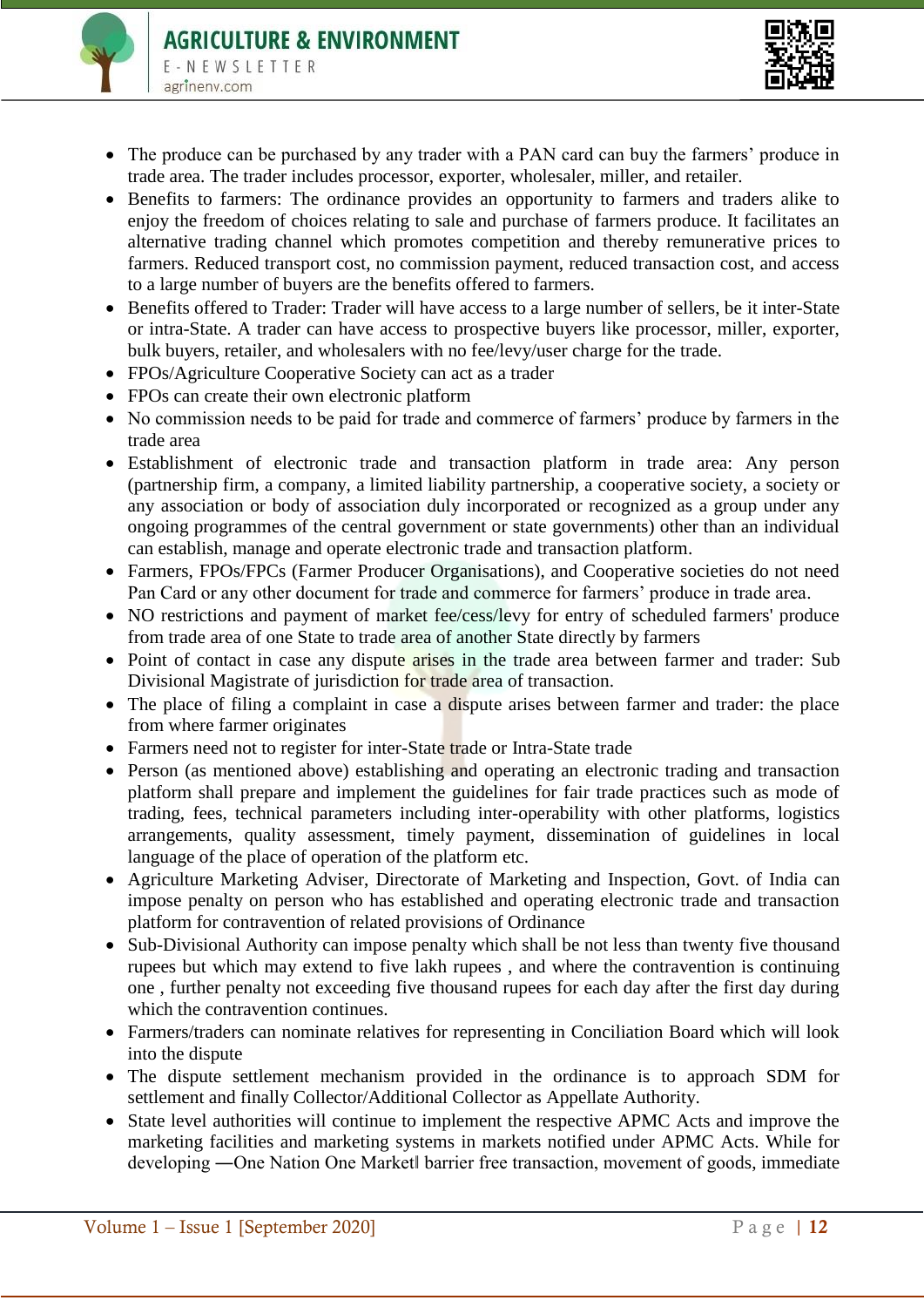



payment to farmers and accessible, quick and cost effective dispute settlement mechanism, inter-state and intra-state trade through trade area are to be facilitated under this ordinance.

- Payment is to be made on the same day to the farmer or within maximum three days if procedurally so required. The three days are provided as in some of the transactions which takes place in the evening and online payment is not possible on the same day. Therefore, this mechanism has been provided.
- If part payment is made, part is delayed or not given after taking delivery, dispute redressal mechanism starting from Conciliation Board to District Collector is available to settle these issues in the Ordinance for trade in trade area.

# **2. The Farmers (Empowerment and Protection) Agreement on Price Assurance and Farm Services Ordinance, 2020**

The GOI's press release states that this ordinance will empower farmers to engage with processors, wholesalers, aggregators, wholesalers, large retailers, and exporters on a level playing field without any fear of exploitation. It will transfer the risk of market unpredictability from the farmer to the sponsor and also enable the farmer to access modern technology and better inputs. It will reduce the cost of marketing and improve farmer incomes.

# **The highlights of ordinance are as under (Basavaprabhu, 2020):**

- Farming agreement is an agreement between farmer/FPO and Sponsor: both partners agree in advance on the terms and conditions for the production and marketing of farm products. Third parties like farm services provider and aggregators may also join such agreement.
- Farming agreements can be agreements for purchase of future farming produce with risk of production remaining with the farmer or for payment of service charges to farmers where risk of production is borne by the sponsor/buyer. There can be a combination also. The sponsor may also agree to supply inputs or technology during the process of production.
- The agreement may also include more detailed information on how the production will be carried out or if any inputs such as seeds, fertilizers and technical advice will be provided by the Sponsor to the farmer.
- Farming agreement is to be made popular because of its uniqueness with reference to i) Equity or inclusiveness (to attract more investments in the agriculture sector and promote inclusiveness) ii) Public Accountability (introducing system of e-registration and dispute resolution) and iii) Innovation (as both the market and inputs will be available to the farmer at farm gate level).
- Benefits of farming agreement for smallholders: The possibility of knowing in advance when, to whom and at what price they will sell their products. This helps to reduce the unpredictability of agriculture and allows them to better plan their production. When sponsor also provide access to inputs including technical assistance, farming agreement can lead to significantly increased yields and profits.
- The various advantages of farm agreement include: easier access to inputs, services and credit improved production and management skills, secure market, more stable income etc.
- The agreement has to be in writing and in simple language so that a farmer of average education and experience can easily understand.
- The whole agreement formation process should be carried out in a fair and transparent manner and in good faith. A good practice is for farmers to be involved in discussions with the sponsor from the beginning of the negotiation and contract formation phases, to make sure they understand all the conditions included in the contract, and to ensure that their interests and rights are considered.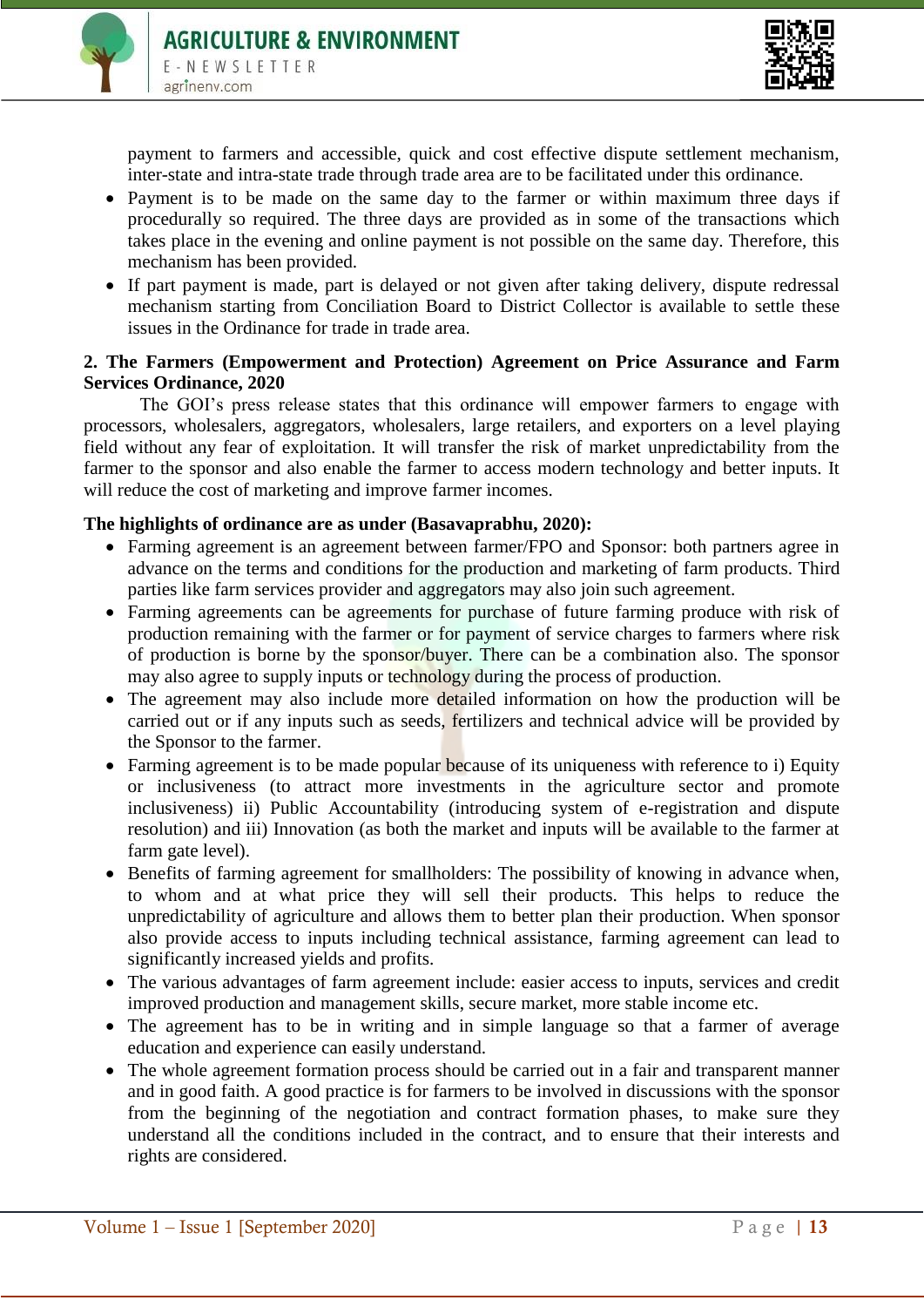



- The parties in the farming agreement are usually a farmer and a sponsor. However, the agreement may include linkages to other third-party partners such as aggregator or farm service provider or FPO.
- In general, the farmer's main obligation is to produce and deliver the goods in accordance with the agreement and the sponsor's main obligation is to pay the agreed price in return for the goods provided by the farmer.
- The minimum period of the farming agreement shall be for one crop season or one production cycle of livestock, as the case may be, and the maximum period shall be five years. However, in case of horticultural crops like fruits, nuts, spices etc., where the production cycle is longer, it may go beyond five years.
- Agreement may include provisions on renewing the contract upon expiration.
- In the event of a force majeure and/or the change in the policy of government, the affected party, to the extent of adverse impact, shall not be bound to honour the agreement and can accordingly alter the terms with mutual consent or terminate the agreement.
- Mechanism to solve a disagreement between the farmer and Sponsor: Through a step-wise process like Communication (resolve difficulties through discussion and re-negotiation directly between parties as per the process of conciliation provided for in the agreement. In case such conciliation fails then any party may approach the sub divisional authority for settlement.
- The major goals of Ordinance are Risk mitigation for farmers, Equity or inclusiveness, Public Accountability and Innovation.
- The farming agreement may stipulate the timely supply of inputs by the sponsor to the farmer before the start of cropping season to carry out farming operations, the farmer will supply the products at the farm gate or mutually agreed other place at agreed price.
- No farming agreement shall be entered into by a farmer in derogation of any rights of a share cropper
- Farming agreement should also deal about product guarantee price determination, agreement duration and conditions for termination.
- Standard template will be available in the model farming agreements. Parties may negotiate on agricultural practices, supply of and use of specific inputs, price determination mechanism, quality grade and standards, mode and place of delivery and timely payment.
- Input and output quality grade standards as per mutually agreed terms are to be necessarily mentioned in the farming agreement
- Prices are determination in the farming agreement: There should be more transparency in the price determination of output. The parties may negotiate in order to agree to a price, and both sides are expected to honour this agreement. The price to be paid for the purchase of a farming produce has to be determined and mentioned in the farming agreement itself. In case of variable price then the provisions of ordinance have to be strictly followed. The methodology for calculating guaranteed price or additional price must be annexed to the agreement.
- The sponsor has to purchase the farming produce at a place as mentioned in the agreement.
- Inspecting the quality of produce is the responsibility of the Sponsor to inspect the quality or any other feature of such produce as specified in the farming agreement before accepting the delivery at the farm gate; otherwise, he shall be deemed to have inspected the produce and shall have no right to retract from acceptance of such produce at the time of its delivery or thereafter. In case the agreement provides for inspection by third party then such third party may inspect the produce.
- Mode of payment of sales proceeds regarding crop production, the Sponsor has to make payment of agreed amount to the farmer at the time of accepting the delivery of farming produce and he has to issue a receipt slip with details of the sale proceeds.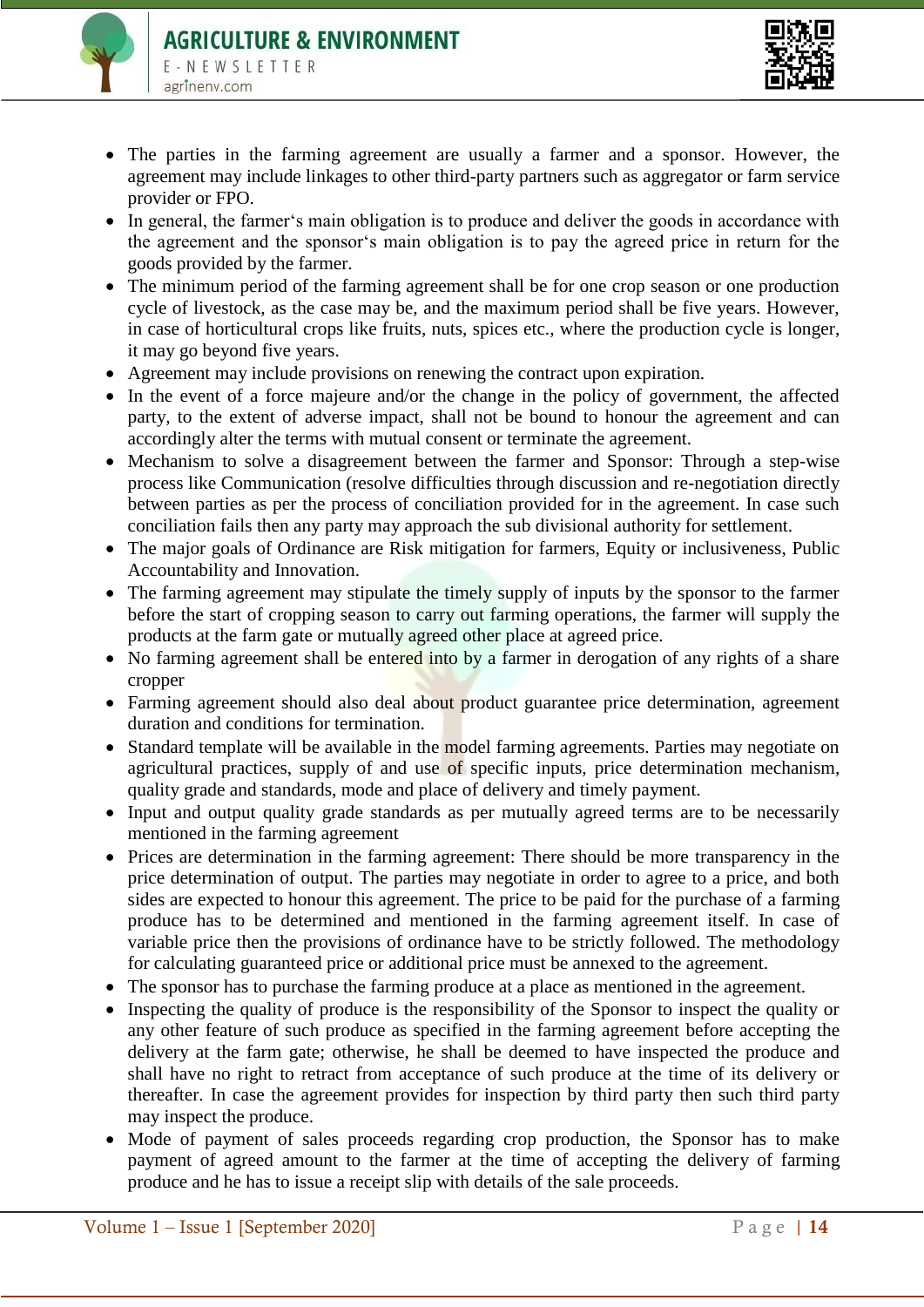



- Exemptions of farming agreement: The farming agreement entered for any kind of produce under this Ordinance shall be outside the ambit of regulation of State /UT Agricultural Marketing Act. It shall also be outside the purview of The Essential Commodities Act, 1955 and Control Orders issued there under issued pertaining to stock limits of Sponsor purchasing produce from the Farmer/FPOs for trade/ processing/ export.
- Sponsor cannot acquire ownership rights on farmer's land or premises
- If both the parties agree upon to have a new permanent structures or modifications on existing permanent structures on land, it has to be removed and res land restored to its original condition, at the sponsor's cost after the expiry of the Agreement. If the structure is not removed, its ownership shall vest with the Farmer after the expiry of the Agreement.
- As a consequence of agreement between the Farmer and Sponsor, there will be No change in the title, rights, ownership or possession of land or premises or other such property to the Sponsor or its successor or its agent
- The farming agreement may be linked with insurance or credit instrument under any scheme of the Central Government or State Government or any financial service provider to ensure risk mitigation and flow of credit to farmer or Sponsor or both.
- The State Government may establish a Registration Authority to provide for electronic registry for that State that provides facilitative framework for registration of farming agreements and to regulate the farming agreements under this ordinance
- Farming agreement is made accountable by ensuring enforceability through dispute resolution mechanism. Recoveries can be made as arrears of land revenue.
- Liability of farmer is limited to any advance received or cost of inputs provided by the Sponsor.
- Farming agreements are exempt from applicability of any State law enacted for regulation of sale or purchase of farming produce, therefore such produce shall be exempt from applicability of any kind of mandi fees/levy/cess.

# **3. The Essential Commodities (Amendment) Ordinance 2020**

Under this ordinance, basic food items including cereals, pulses, oilseeds, edible oils, onions, and potatoes will be removed from the list of essential commodities, which will help address private investors' concerns of excessive regulatory interference in their business operations. The ordinance specifies that these commodities can only be regulated through stock limits under situations such as war, famine, extraordinary price fluctuations, or natural calamities. However, agricultural processors and exporters will remain exempted from stock limit impositions even under these "catastrophic" conditions (Santosh and Mark).

These three ordinances will allow Indian farmers to remove previously state-imposed market intermediaries and directly sell their agricultural production (mostly perishable produce) to a much larger pool of buyers, including out-of-state markets. Potential new private sector actors have also been liberated and, as such, have an incentive to invest in warehousing, cold-storage facilities, and other market improvements.

# **GOI Initiates Reforms to Unleash the Domestic Market and usher the agripreneurship**

Until now, the combination of the Essentials Commodities Act (ECA) and Agricultural Product Marketing Committee (APMC) laws determined and severely limited how domestic agricultural produce could be bought and sold in India. Enacted in 1955 when the country was facing severe food shortages, the ECA was designed to control the production, supply, trade, and storage of certain commodities deemed to be essential, and gave state governments excessive powers to raid so called "hoarders," confiscate stocks, cancel licensing agreements, and even imprison offenders.